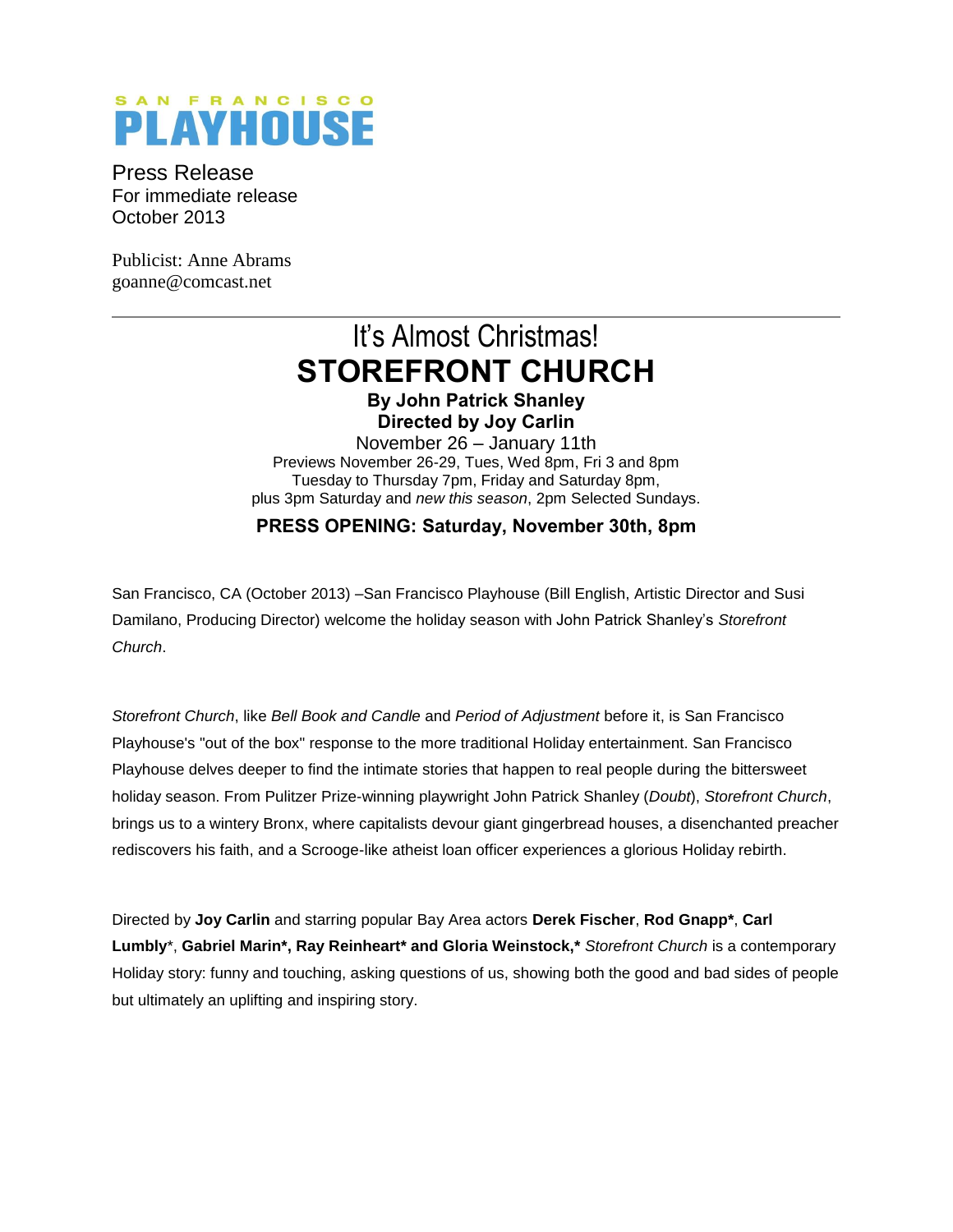## **THE SAN FRANCISCO PLAYHOUSE STOREFRONT CHURCH**

#### *Continued:*

*Storefront Church* joins *Doubt* and *Defiance* to complete Tony, Oscar and Pulitzer winner John Patrick Shanley's "Church and State" trilogy where, as in all his best works, he calls out authority figures and tests their mettle with moral issues. Shanley elaborates: "I think, with the third play, it all comes to a landing place. I feel a sense of resolution about it. I'm quite pleased with *Storefront Church*. What it says is very applicable to the time we're living in. There is a dearth of places for people who have a spiritual hunger to satisfy, and there's a dearth of places for people who have the hunger for community to satisfy."

**John Patrick Shanley** (Playwright) is from The Bronx, New York. His plays include *Danny and the Deep Blue Sea, Savage in Limbo, Italian-American Reconciliation, Welcome to the Moon, Four Dogs and a Bone, The Dreamer Examines His Pillow, Dirty Story, Defiance, Beggars in the House of Plenty and Storefront Church*. His theatrical work is performed extensively across the United States and around the world. For his play, *Doubt*, he received both the Tony Award and the Pulitzer Prize. In the arena of screenwriting, he has nine films to his credit, most recently *Doubt,* starring Meryl Streep, Philip Seymour Hoffman and Amy Adams, which was nominated for five Academy Awards, including Best Adapted Screenplay. The film of *Doubt* was also directed by Mr. Shanley. Other films include *Five Corners* (Special Jury Prize, Barcelona Film Festival), *Alive, Joe Versus the Volcano*, which he also directed, and *Live from Baghdad* for HBO (Emmy nomination). For his script of *Moonstruck* he received both the Writers Guild of America Award and an Academy Award for best original screenplay. The Writers Guild of America awarded Mr. Shanley the 2009 Lifetime Achievement in Writing.

**Joy Carlin** (Director) is a former Associate Artistic Director at A.C.T. and member of the acting company for many years. Carlin has also been Resident Director and Interim Artistic Director at the Berkeley Repertory Theatre. She is a member of Playground and of 4 unions including the Stage Directors and Choreographers Society (SDC) At San Francisco Playhouse she directed *The Ride down Mt. Morgan* and *Mrs. Bob Cratchit's Wild Christmas Binge* and appeared in *Kimberly Akimbo* and *Harper Regan*. Most recently she acted in Marin Theatre Company's *Beauty Queen of Leenane* and directed *After the Revolution* at Aurora Theatre Co. and can be seen as "The Lady on the Plane" in Woody Allen's *Blue Jasmine.*

Founded by Bill English and Susi Damilano in 2003, **The San Francisco Playhouse** was described by the New York Times as "a company that stages some of the most consistently high-quality work around, and deemed "ever adventurous" by the Bay Area News Group. Located right in the heart of the Union Square Theater District, **The San Francisco Playhouse** is the city's Off-Broadway company, an intimate alternative to the larger more traditional Union Square theater fare. The San Francisco Playhouse provides audiences the opportunity to experience professional theater with top-notch actors and worldclass design in a setting where they are close to the action. The company has received multiple awards